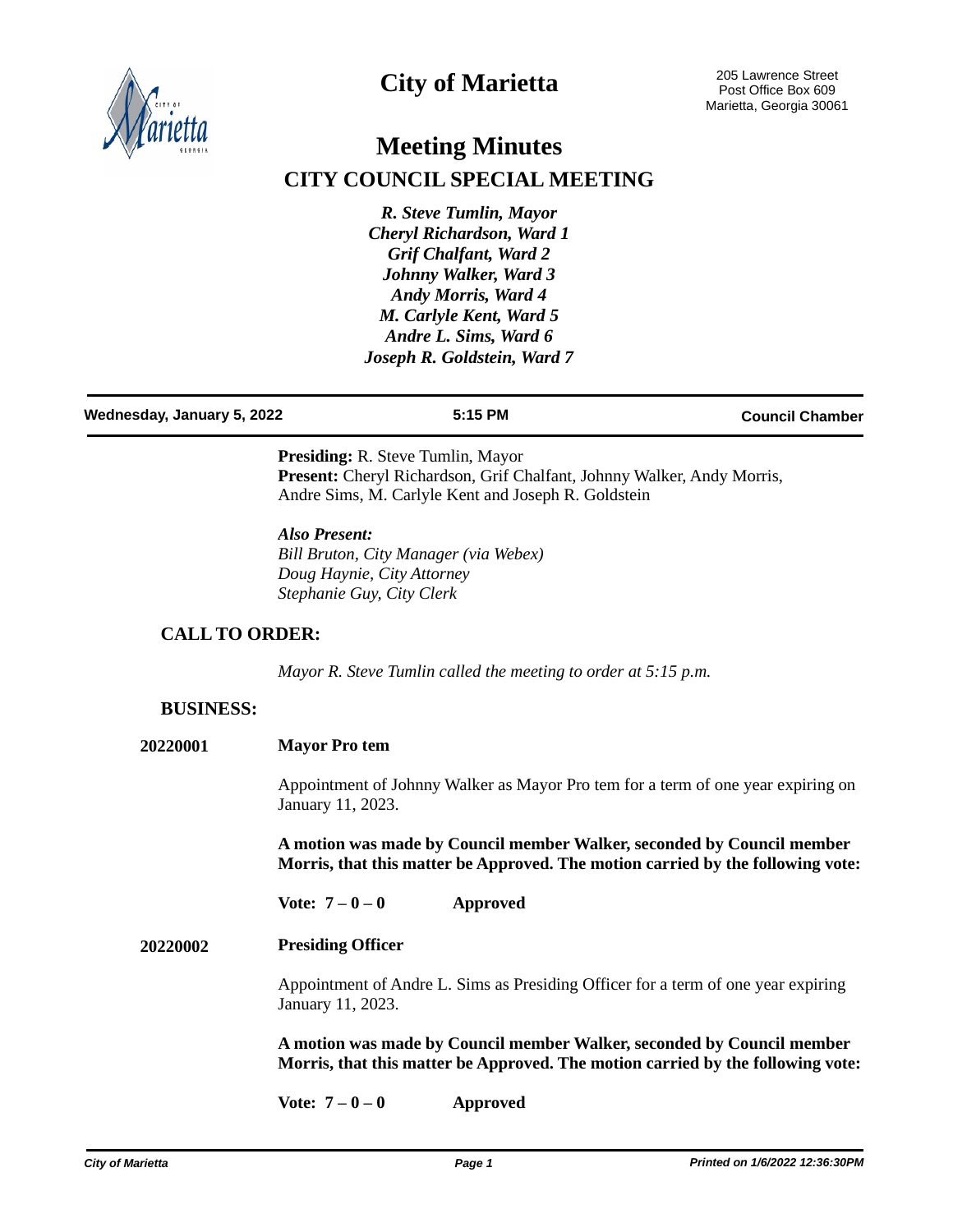| 20220003 | <b>Economic/Community Development Committee</b>                                                                                                                                                            |  |  |
|----------|------------------------------------------------------------------------------------------------------------------------------------------------------------------------------------------------------------|--|--|
|          | Appointment of Andre L. Sims as Chairman, Joseph R. Goldstein as Vice Chair and<br>M. Carlyle Kent to the Economic/Community Development Committee for a term of<br>one year expiring on January 11, 2023. |  |  |
|          | A motion was made by Council member Walker, seconded by Council member<br>Morris, that this matter be Approved. The motion carried by the following vote:                                                  |  |  |
|          | Vote: $7 - 0 - 0$<br>Approved                                                                                                                                                                              |  |  |
| 20220004 | <b>Finance/Investments Committee</b>                                                                                                                                                                       |  |  |
|          | Appointment of Joseph R. Goldstein as Chairman, M. Carlyle Kent as Vice Chair<br>and Cheryl Richardson to the Finance/Investments Committee for a term of one year<br>expiring on January 11, 2023.        |  |  |
|          | A motion was made by Council member Walker, seconded by Council member<br>Morris, that this matter be Approved. The motion carried by the following vote:                                                  |  |  |
|          | Vote: $7 - 0 - 0$<br><b>Approved</b>                                                                                                                                                                       |  |  |
| 20220005 | <b>Judicial/Legislative Committee</b>                                                                                                                                                                      |  |  |
|          | Appointment of Andy Morris as Chairman, Cheryl Richardson as Vice Chair and<br>Andre L. Sims to the Judicial/Legislative Committee for a term of one year expiring<br>on January 11, 2023.                 |  |  |
|          | A motion was made by Council member Walker, seconded by Council member<br>Morris, that this matter be Approved. The motion carried by the following vote:                                                  |  |  |
|          | Vote: $7 - 0 - 0$<br><b>Approved</b>                                                                                                                                                                       |  |  |
| 20220006 | <b>Parks, Recreation &amp; Tourism Committee</b>                                                                                                                                                           |  |  |
|          | Appointment of Johnny Walker as Chairman, Andre L. Sims as Vice Chair and Grif<br>Chalfant to the Parks, Recreation and Tourism Committee for a term of one year<br>expiring on January 11, 2023.          |  |  |
|          | A motion was made by Council member Walker, seconded by Council member<br>Morris, that this matter be Approved. The motion carried by the following vote:                                                  |  |  |
|          | Vote: $7 - 0 - 0$<br><b>Approved</b>                                                                                                                                                                       |  |  |
| 20220007 | <b>Personnel/Insurance Committee</b>                                                                                                                                                                       |  |  |
|          | Appointment of Cheryl Richardson as Chairman, Grif Chalfant as Vice Chair and<br>Johnny Walker to the Personnel/Insurance Committee for a term of one year expiring<br>on January 11, 2023.                |  |  |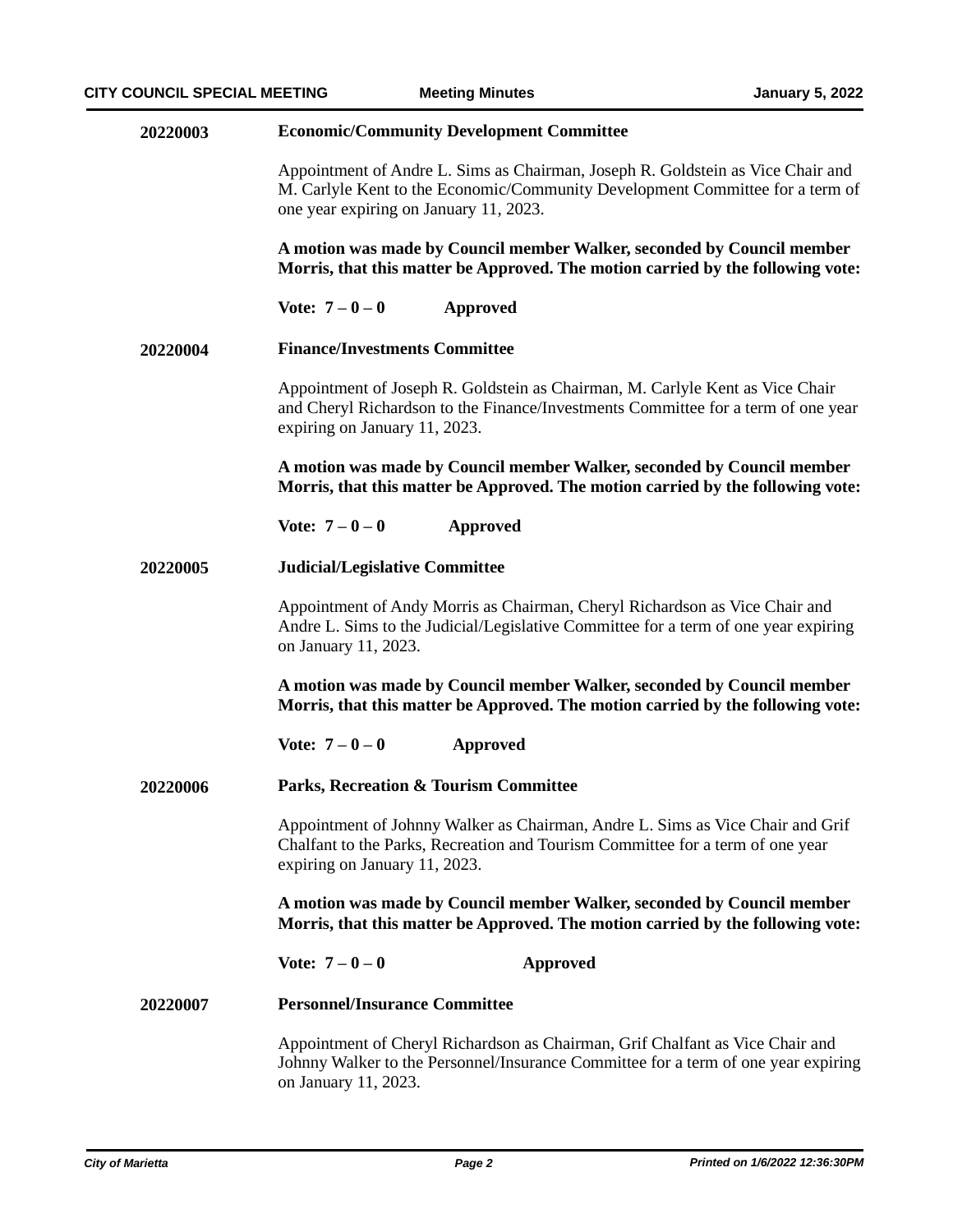**A motion was made by Council member Walker, seconded by Council member Morris, that this matter be Approved. The motion carried by the following vote:**

|          | Vote: $7 - 0 - 0$<br><b>Approved</b>                                                                                                                                                 |  |  |
|----------|--------------------------------------------------------------------------------------------------------------------------------------------------------------------------------------|--|--|
| 20220008 | <b>Public Safety Committee</b>                                                                                                                                                       |  |  |
|          | Appointment of M. Carlyle Kent as Chairman, Johnny Walker as Vice Chair and<br>Andy Morris to the Public Safety Committee for a term of one year expiring on<br>January 11, 2023.    |  |  |
|          | A motion was made by Council member Walker, seconded by Council member<br>Morris, that this matter be Approved. The motion carried by the following vote:                            |  |  |
|          | Vote: $7 - 0 - 0$<br><b>Approved</b>                                                                                                                                                 |  |  |
| 20220009 | <b>Public Works Committee</b>                                                                                                                                                        |  |  |
|          | Appointment of Grif Chalfant as Chairman, Andy Morris as Vice Chair and Joseph<br>R. Goldstein to the Public Works Committee for a term of one year expiring on<br>January 11, 2023. |  |  |
|          | A motion was made by Council member Walker, seconded by Council member<br>Morris, that this matter be Approved. The motion carried by the following vote:                            |  |  |
|          | Vote: $7 - 0 - 0$<br><b>Approved</b>                                                                                                                                                 |  |  |
| 20220010 | <b>BLW Council Representative</b>                                                                                                                                                    |  |  |
|          | Appointment of Andy Morris as the council representative on the Board of Lights<br>and Water (BLW) for a term of one year expiring on December 31, 2022.                             |  |  |
|          | A motion was made by Council member Walker, seconded by Council member<br>Morris, that this matter be Approved. The motion carried by the following vote:                            |  |  |
|          | Vote: $7 - 0 - 0$<br><b>Approved</b>                                                                                                                                                 |  |  |
| 20211134 | <b>Appointment of City Manager</b>                                                                                                                                                   |  |  |
|          | Appointment or reappointment of City Manager to serve at the pleasure of City<br>Council, and confirmation of their employment contract with the City.                               |  |  |
|          | Motion to reappoint William F. Bruton, Jr., as City Manager to serve at the pleasure<br>of City Council, and confirmation of their employment contract with the City.                |  |  |
|          | The motion was made by Council member Chalfant, seconded by Council<br>member Goldstein, that this matter be Approved. The motion carried by the<br>following vote:                  |  |  |
|          | Vote: $7 - 0 - 0$<br><b>Approved</b>                                                                                                                                                 |  |  |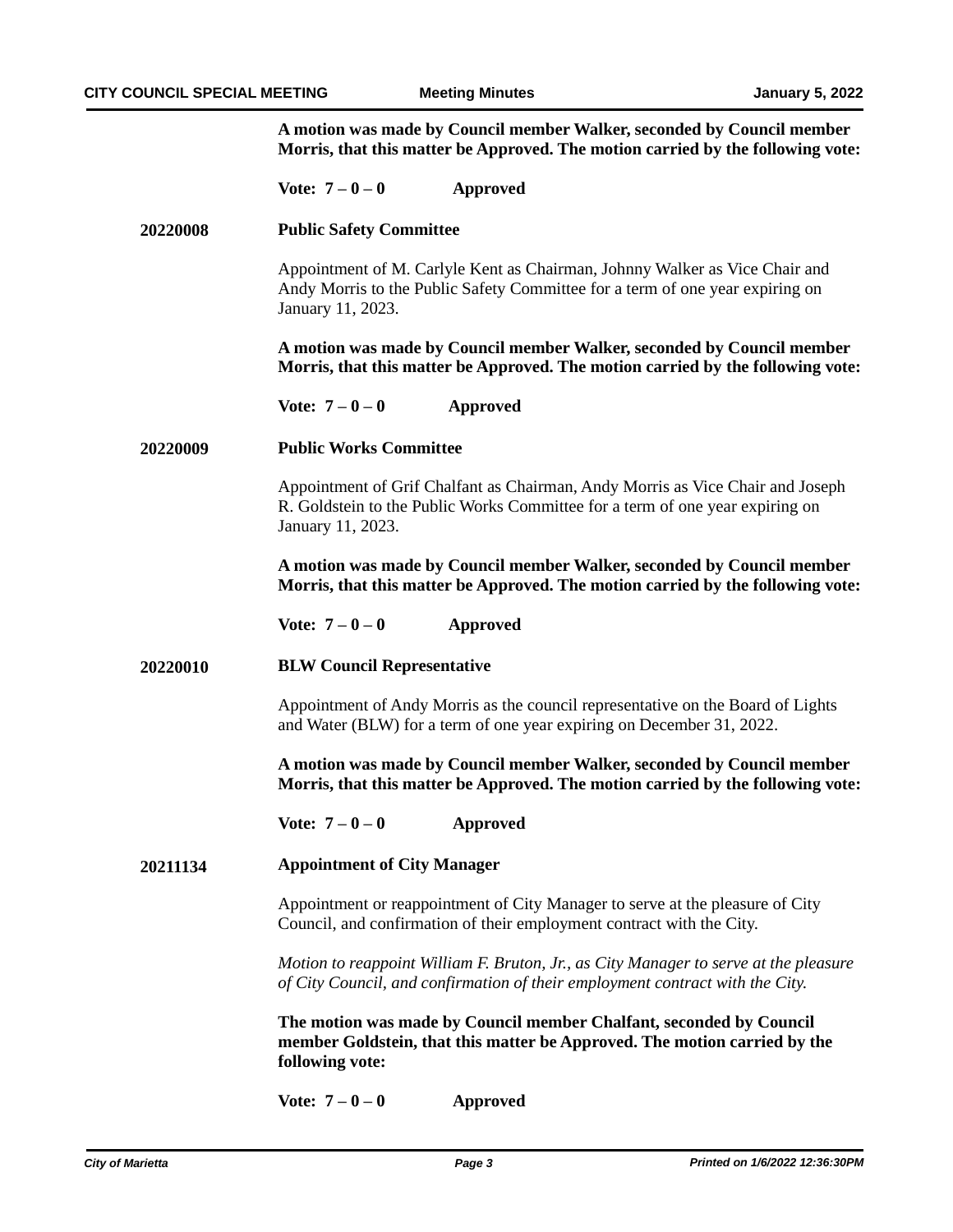### **20211135 Appointment of City Clerk**

Appointment or reappointment of City Clerk to serve at the pleasure of City Council, and confirmation of their employment contract with the City.

*Motion to reappoint Stephanie Guy as City Clerk to serve at the pleasure of City Council, and confirmation of their employment contract with the City.*

**The motion was made by Council member Morris, seconded by Council member Goldstein, that this matter be Approved. The motion carried by the following vote:**

**Vote: 7 – 0 – 0 Approved**

#### **Appointment of City Attorney 20211136**

Appointment or reappointment of City Attorney to serve at the pleasure of the Council.

*Motion to reappointment Douglas Haynie as City Attorney to serve at the pleasure of the Council.*

**The motion was made by Council member Morris, seconded by Council member Chalfant, that this matter be Approved. The motion carried by the following vote:**

**Vote: 7 – 0 – 0 Approved**

#### **Appointment of Chief Judge 20220014**

Appointment of Chief Judge of the Municipal Court for a four-year term expiring January 7, 2026.

**A motion was made by Council member Richardson, seconded by Council member Goldstein, that this matter be Referred to the Regular City Council Agenda. The motion carried by the following vote:**

**Vote: 7 – 0 – 0 Referred to the Regular City Council Agenda**

#### **Appointment of Associate Judges 20211133**

Appointment of Associate Judges of City of Marietta Municipal Court for a term ending January 11, 2024 or until a successor is appointed.

**A motion was made by Council member Richardson, seconded by Council member Goldstein, that this matter be Referred to the Regular City Council Agenda. The motion carried by the following vote:**

Vote:  $7 - 0 - 0$  Referred to the Regular City Council Agenda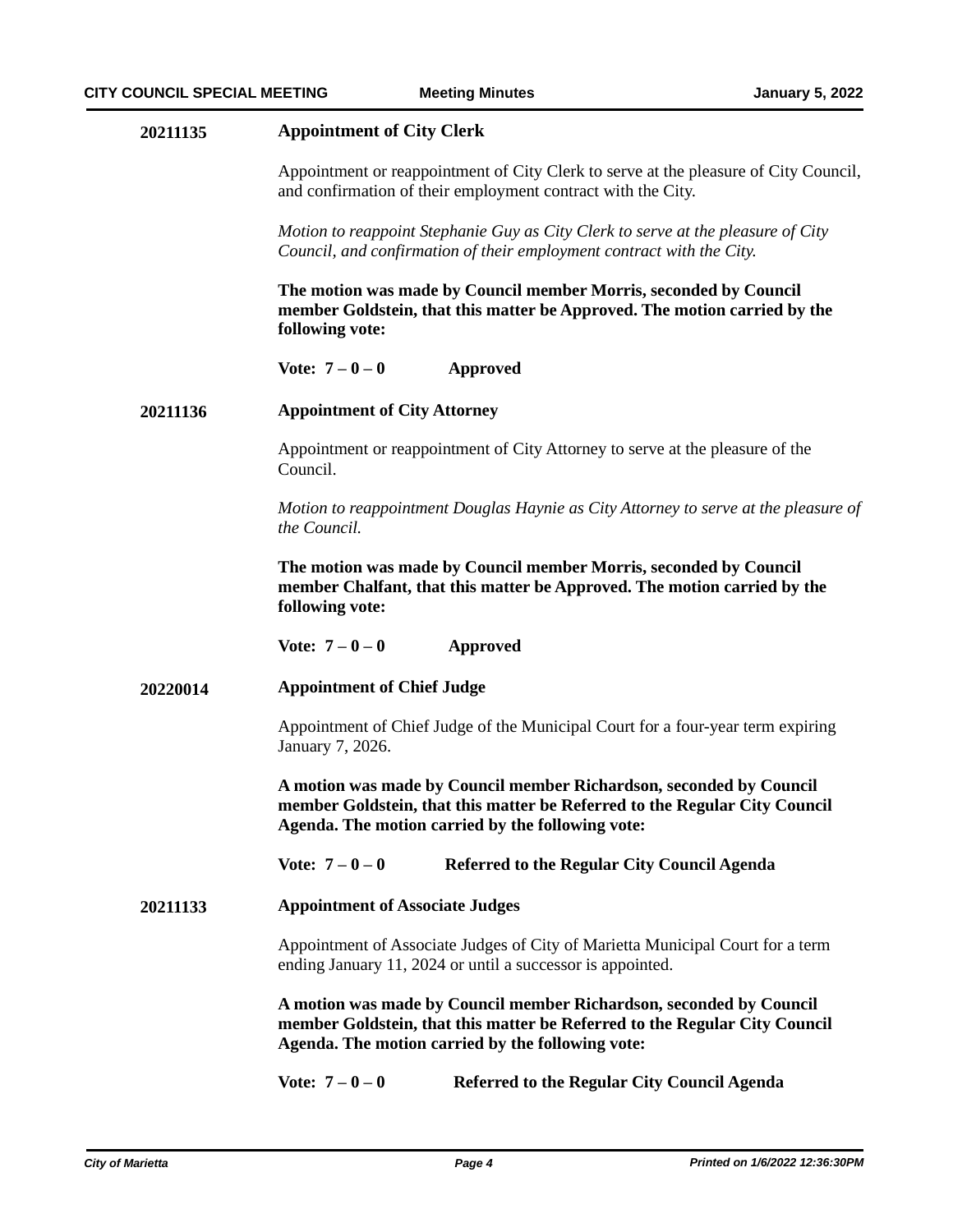| 20211132 | <b>Appointment of Prosecuting Attorney</b>                                                                                                                                                              |                                             |  |
|----------|---------------------------------------------------------------------------------------------------------------------------------------------------------------------------------------------------------|---------------------------------------------|--|
|          | Appointment of Benjamin Smith as Prosecuting Attorney of the Municipal Court for<br>a two year term expiring January 10, 2024.                                                                          |                                             |  |
|          | A motion was made by Council member Richardson, seconded by Council<br>member Goldstein, that this matter be Referred to the Regular City Council<br>Agenda. The motion carried by the following vote:  |                                             |  |
|          | Vote: $7 - 0 - 0$                                                                                                                                                                                       | Referred to the Regular City Council Agenda |  |
| 20211137 | <b>Appointment of Assistant Prosecuting Attorneys</b>                                                                                                                                                   |                                             |  |
|          | Appointment of Assistant Prosecuting Attorneys of the City of Marietta Municipal<br>Court for a term ending January 11, 2024.                                                                           |                                             |  |
|          | A motion was made by Council member Richardson, seconded by Council<br>member Chalfant, that this matter be Referred to the Regular City Council<br>Agenda. The motion carried by the following vote:   |                                             |  |
|          | Vote: $7 - 0 - 0$                                                                                                                                                                                       | Referred to the Regular City Council Agenda |  |
| 20211138 | <b>Appointment of Municipal Court Clerk</b>                                                                                                                                                             |                                             |  |
|          | Appointment or reappointment of Municipal Court Clerk to serve at the pleasure of<br>the Mayor and a majority of the Council with term ending January 11, 2024.                                         |                                             |  |
|          | Motion to reappoint Pam Allen as Municipal Court Clerk to serve at the pleasure of<br>the Mayor and a majority of Council with term ending January 11, 2024.                                            |                                             |  |
|          | The motion was made by Council member Richardson, seconded by Council<br>member Chalfant, that this matter be Referred to the Regular City Council<br>Agenda. The motion carried by the following vote: |                                             |  |
|          | Vote: $7 - 0 - 0$                                                                                                                                                                                       | Referred to the Regular City Council Agenda |  |
| 20220013 | <b>Adoption of the 2022 Rules and Procedures of Council</b>                                                                                                                                             |                                             |  |
|          | Review and approval of a Resolution establishing the Rules and Procedures of<br>City Council pursuant to Code Section 1-4-040(Y).                                                                       |                                             |  |
|          | Discussion was held. There was general agreement to incorporate changes<br>suggested by Council.                                                                                                        |                                             |  |
|          | A motion was made by Council member Richardson, seconded by Council<br>member Goldstein, that this matter be Approved. The motion carried by the<br>following vote:                                     |                                             |  |
|          | Vote: $7 - 0 - 0$                                                                                                                                                                                       | <b>Approved as Amended</b>                  |  |